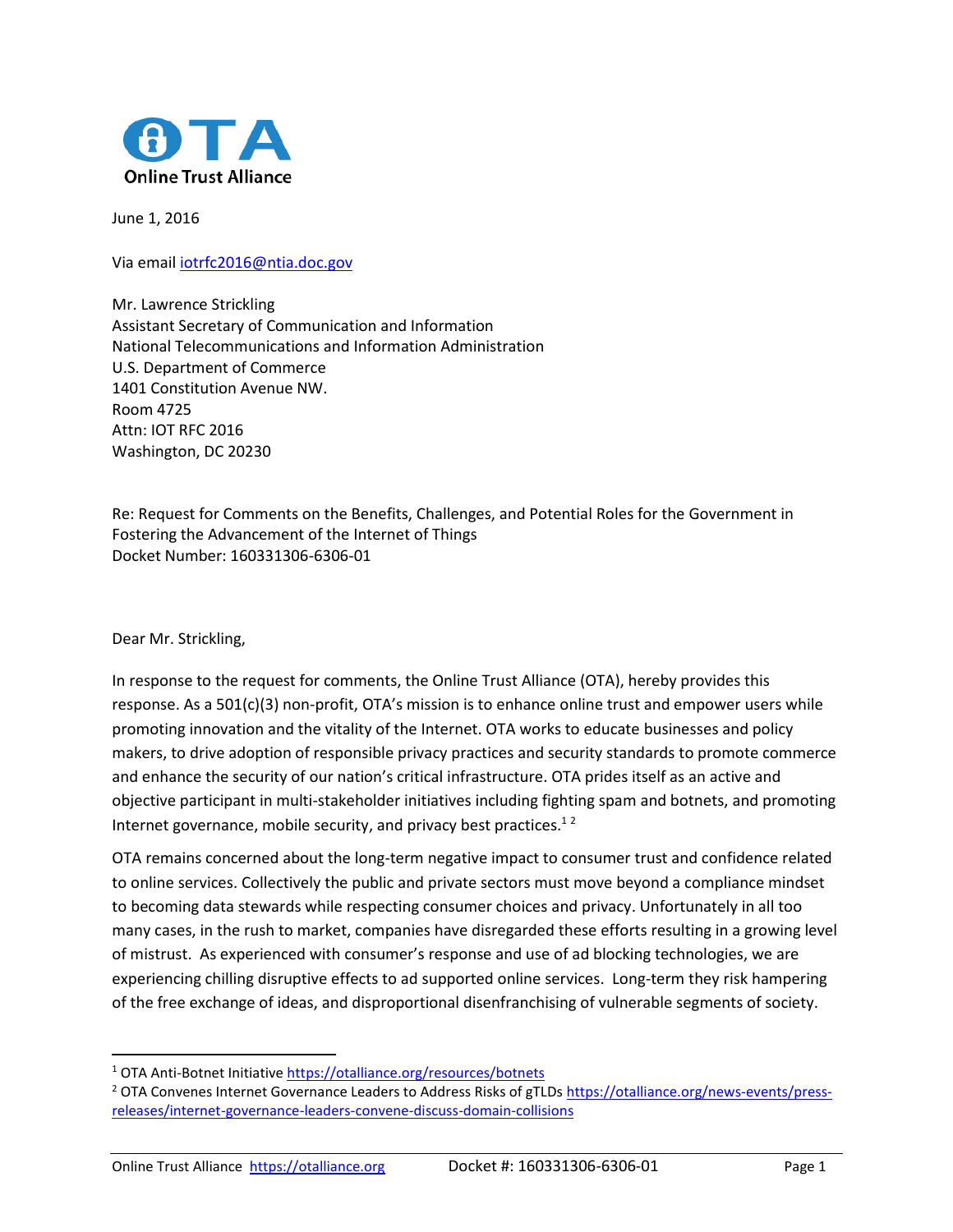In considering many of the questions raised in the RFC, it is important to note the OTA convened and established a multi-stakeholder working group nearly 16 months ago to. This working group today includes nearly 100 participants from both the private and public sectors addressing the security, privacy and long-term sustainability issues and risks. This effort has successfully addressed many of the policy issues raised in this RFC.

Earlier this year the OTA released the IoT Trust Framework, including 30 critical controls and criteria which serve as the foundation for a self-regulatory and certification program (See exhibit A). Today, this Framework is being embraced by a wide range of organizations providing prescriptive and actionable advice for developers and service providers. The success of the working group has been due in part to our ability to leverage learnings from past NTIA multi-stakeholder efforts, the standards community and others working groups, assuring balance and objectivity, without be dominated by special interest groups, trade organizations or any single constituency. Bi-weekly meetings continue today, with draft documents and resources posted frequently reflecting working group input and soliciting input from the public. Information and resources are posted a[t https://otalliance.org/IoT.](https://otalliance.org/IoT)

The following comments are submitted in response, referencing the question and numbering in the RFC;

1. Are the challenges and opportunities arising from IoT similar to those that governments and societies have previously addressed with existing technologies or are they different, and if so, how? What are the most significant new opportunities and/or benefits created by IoT, be they technological, policy, or economic?

IoT presents significant challenges for both the public and private sectors. With the rapid introduction of these products, the challenges in IoT are unlike those observed with previous technologies. This is in part due to the broad range, sheer number and interconnectivity and dependence of devices. IoT in itself is becoming a disruptive force, impacting nearly every facet of our lives and economy. Today IoT solutions span from connected cars, homes and industrial controls, to medical devices and wearable technologies. Not unlike the dot-com bubble, in this rapid race to market we are witnessing a lack of adherence to security basics and responsible privacy practices. Similarly, we are now starting to witness market consolidation and attrition, raising issues about the security of the installed base of orphaned devices.

The rush to market brings reliance on and usage of off-the-shelf components and software libraries, common in the device supply chain. Without the ability to complete security risk assessments and track potential vulnerabilities, all devices downstream could be impacted. We will see a spiraling increase in the number of vulnerable IoT implementations creating growing unaddressed risks.

Of particular concern is the amount of discreet and "ambient" data which is being collected by an increasing number of devices and manufacturers. In general, there is a lack of disclosure about these practices prior to product purchase which are required for product functionality. Little is disclosed on how personal or usage data is collected, shared, or retained. Unlike visiting a web site or downloading a mobile app, IoT products may be costly or difficult for a consumer to abandon should they find the data policies unacceptable. Data collection notices need to be presented in a concise format, including disclosure of any product features dependent on any personal data collection, prior to consumer purchase of the product or service. Unfortunately many of the existing disclosures are failing to be made, raising several significant policy and legal issues. Additionally, as such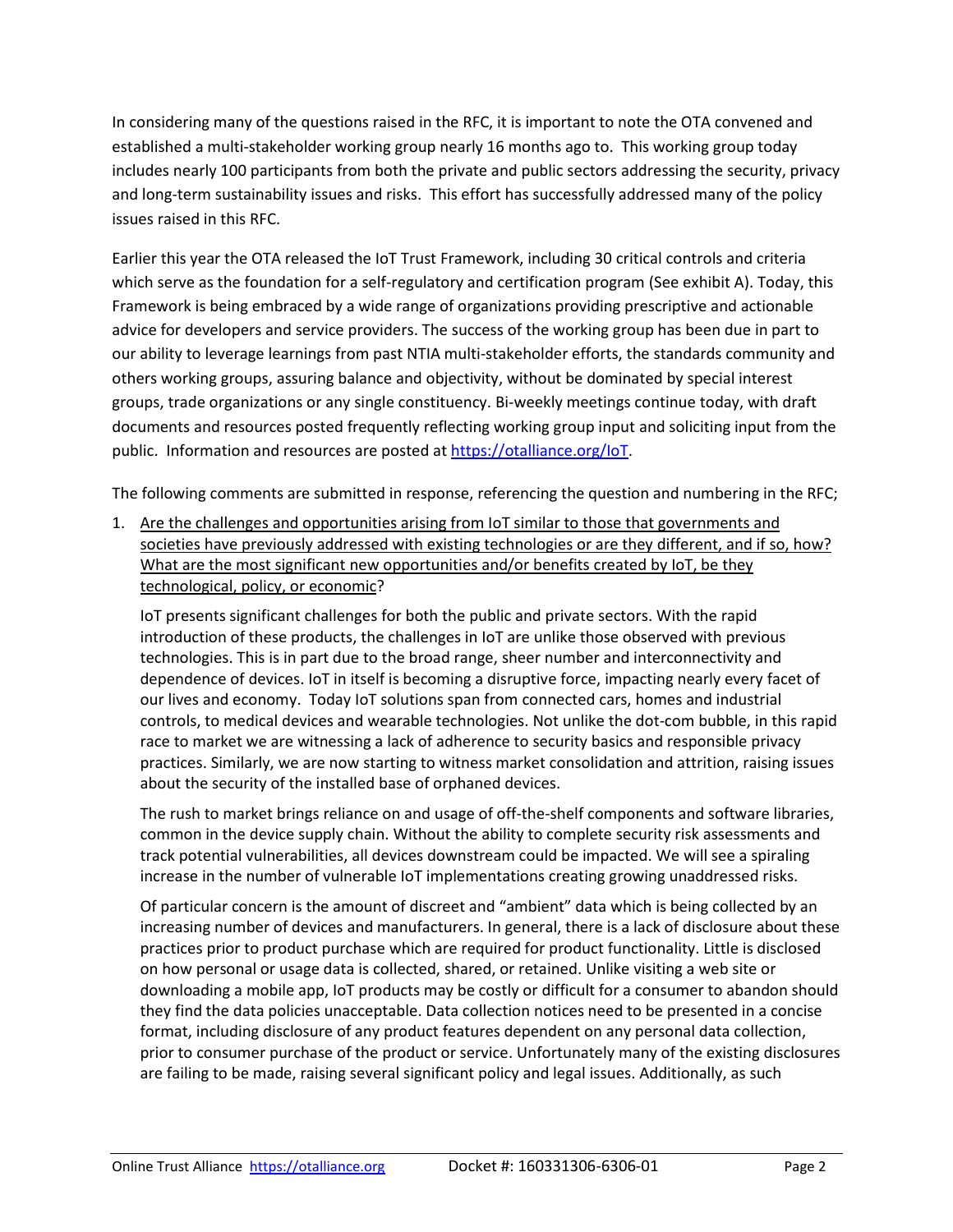products are typically dependent on a mobile and cloud service, the long-term supportability beyond the traditional product warranty period also needs to be disclosed.

The recent experience with Alphabet's Nest shutting down support for purchasers of Revolv home hubs, rendering users' \$300 devices useless, "bricking" them, illustrates the problem. Fortunately Nest has offered users device refunds. In the absence of policies and norms, such practices threatened to stifle consumer purchases and IoT growth. (See IoT framework #17).

3. With respect to current or planned laws, regulations, and/or policies that apply to IoT: Are there examples that, in your view, foster IoT development and deployment, while also providing an appropriate level of protection to workers, consumers, patients, and/or other users of IoT technologies?

In the absence of industry norms and regulatory landscape, innovation in many way is being stifled, because developers are at a loss about what are acceptable practices. With the lack of prescriptive guidance from key government agencies, developers are left to their own accord. This was a driving force for industry to join together and develop the IoT Trust Framework. We believe such a framework, leading to an enforceable code of conduct, provides developers and regulators clear direction while recognizing that there is no absolute security and privacy, and also acknowledging that yesterday's standards may no longer be sufficient or appropriate.

4. Are there ways to divide or classify the IoT landscape to improve the precision with which public policy issues are discussed? If so, what are they, and what are the benefits or limitations of using such classifications? Examples of possible classifications of IoT could include: consumer vs. industrial; public vs. private; device-to-device vs. human interfacing.

IoT has many distinct designs and functions including one-way sensors and devices, integrated systems that interact with other users and other systems, machine-to-machine interactions, etc. Additionally, such terms and elements vary by different business sectors and their respective norms and regulatory frameworks. Given the wide variety, it is important to segment devices and categories across the IoT landscape. The IoT working group, for example, elected to focus on connected home and consumer wearable technologies, omitting medical devices and the connected car because these are regulated by other industry and policy bodies. In addressing IoT, suggested classifications include: 1) industrial controls and sensors; 2) connected automobiles, 3) medical devices, 4) wearable technologies (including fitness related devices), and 5) smart home / connected devices. Such a matrix should consider active and passive systems.

5. Please provide information on any current (or concluded) initiatives or research of significance that have examined or made important strides in understanding the IoT policy landscape. Why do you find this work to be significant?

The IoT Trust Framework is a leading worldwide example of an open an inclusive initiative resulting in a framework based on recent research and fact-based use case scenarios. Unique to this effort has been the level of international input and ability to measure adoption and assertions as part of a self-regulatory framework. Supporting the framework, OTA has published a draft resource guide including use-case scenarios, references and resources.<sup>3</sup>

 $\overline{\phantom{a}}$ 

<sup>&</sup>lt;sup>3</sup> IoT Trust Framework Resource Guide<https://otalliance.org/initiatives/internet-things>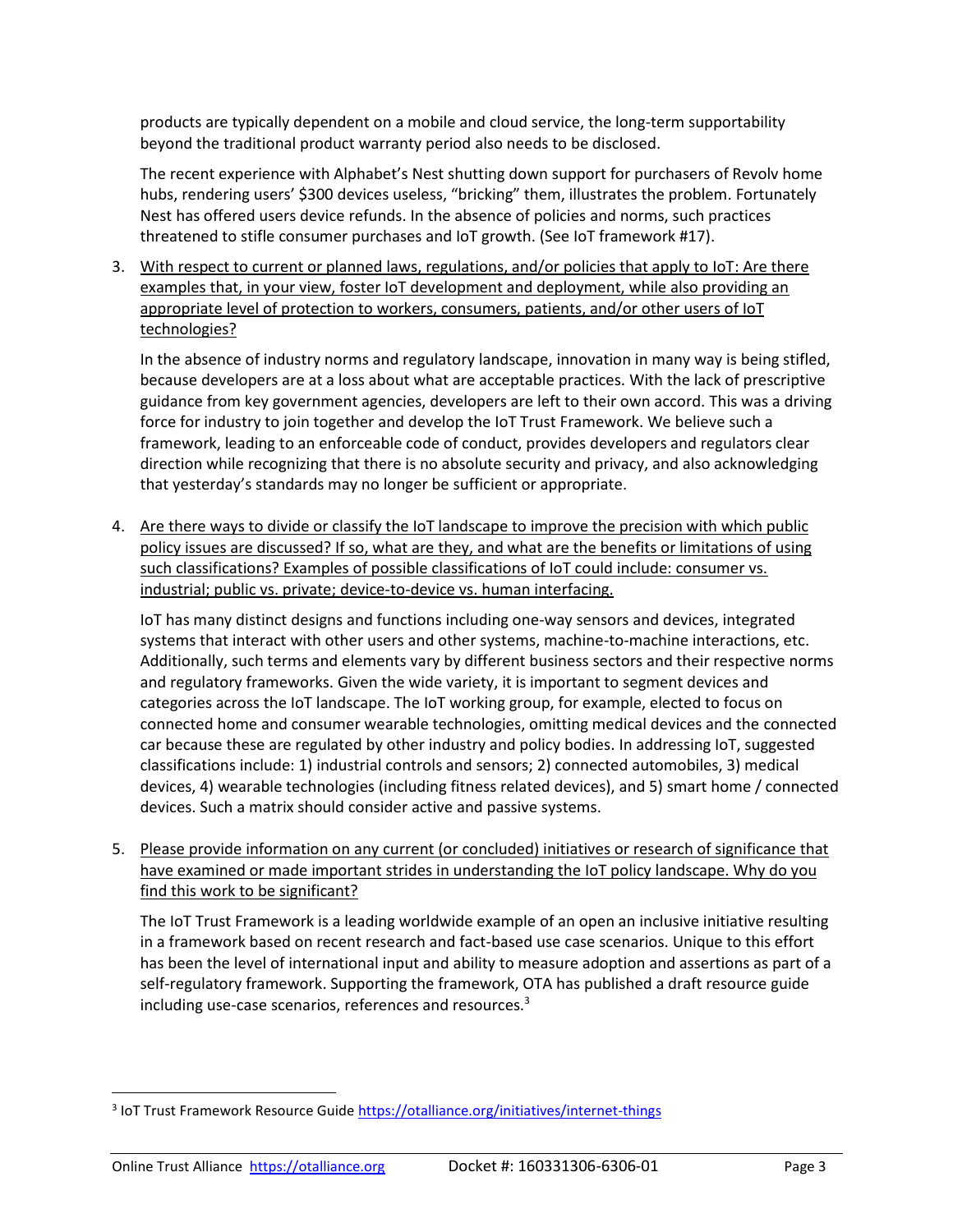6. What technological issues may hinder the development of IoT, if any? What can the government do, if anything, to help mitigate these technical issues? Where may government/private sector partnership be beneficial?

The OTA believes the adoption of a comprehensive self-regulatory framework should be encouraged through incentives and removal of barriers to adoption. Such incentives might include a "safe harbor" type program and / or protection from law suits. In addition, grants should be developed to further drive the awareness and adoption of these best practices and certification programs, while publishing prescriptive guidance and resources.

7. NIST and NTIA are actively working to develop and understand many of the technical underpinnings for IoT technologies and their applications. What factors should the Department of Commerce and, more generally, the federal government consider when prioritizing their technical activities with regard to IoT and its applications, and why?

The common threat impacting infrastructure and network security (along with users' personal safety) associated with IoT devices, is the issue of lifecycle and sustainability. Having clear guidance and requirements for support and patching, processes for vulnerability notification (Principle #5), along with control of data retention are areas where little attention is being paid today. Left unchecked, significant concerns include that devices may be orphaned or abandoned by manufactures, ceasing patches for known vulnerabilities, or users may transfer devices without the ability to review security updates or notices. The lack of current emphasis on sustaining IoT security over time is problematic. Further, consumer information on support time frames is limited or nonexistent. Similarities in other industries should be considered such as the requirement of automotive manufacturers to provide safety recalls for a set number of years, independent of the vehicle warranty, where the manufacturer is obligated to provide a free remedy.

8. How will IoT place demands on existing infrastructure architectures, business models, or stability?

In terms of business models, one important area emerging in IoT innovation is deployment of the data-driven business model where consumers may pay low or no out-of-pocket costs for the device or service, but instead "pay" via a company's collection of users' data and reuse of such data as a revenue stream. Already established in online games, apps, etc., the rising use of IoT data as a revenue model raises important concerns regarding privacy, data ownership, and potential exploitation of or bias against users via their data.

A second concern is the impact of devices on home networks, where a vulnerable or rogue device or application can impact not only the home network, but equally as important, impact the ISP or carrier providing connectivity. While ISPs may see malicious traffic come from a home IP address, they do not have a line of sight into the specific devices. If ISPs attempt to cut off or limit connectivity to a compromised device, the impact to the home systems can be significant such as disabling security systems, access controls and other integrated systems. In the past, some ISPs have placed compromised homes in a "walled garden" limiting access to security resources. It is unknown the impact such an approach would have on the home network and integrated services which consumer may rely on for basic and necessary home needs.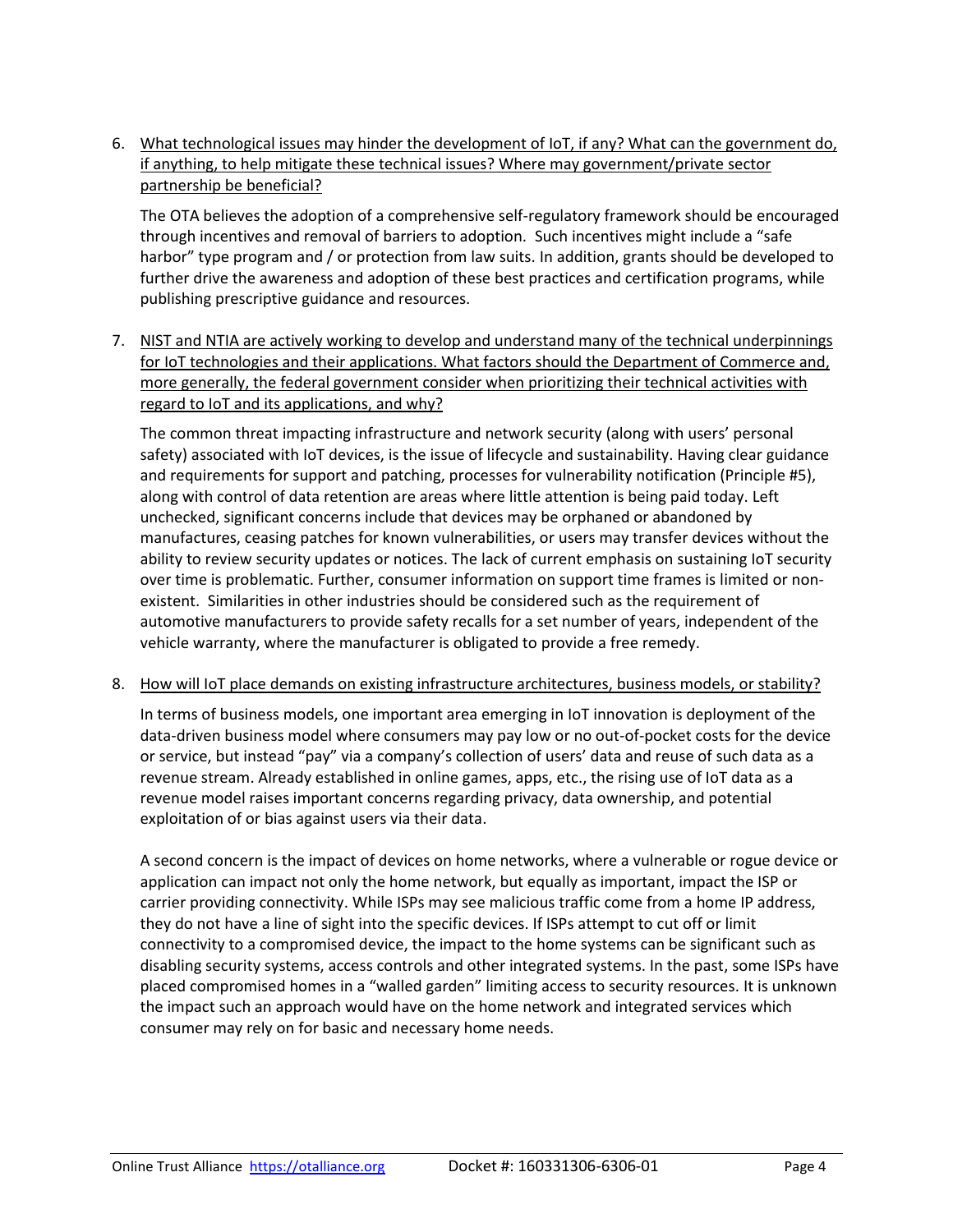9. Are there ways to prepare for or minimize IoT disruptions in these infrastructures? How are these infrastructures planning and evolving to meet the demands of IoT?

The component supply chain and use of open source software code introduces inherent security risks. As experienced in the PC clone market a decade ago and in some early mobile app development re-using public code libraries, IoT introduces downstream security and compatibility issues. Recognizing such risks, minimal testing and certification of components is encouraged including the requirement for developers to inventory use of such code and mechanisms to alert them on security risks.

10. What role might the government play in bolstering and protecting the availability and resiliency of these infrastructures to support IoT?

OTA proposes NTIA and government consider providing incentives to companies to be certified for compliance to baseline criteria and self-regulatory frameworks. Such incentives could range from protection against class action suits to positive recognition. Possible models could include a certification seal program based on core criteria (such as the IoT Trust Framework) not unlike the Energy Star program recognizing energy efficient products. Additionally, if USG were to set minimal standards for its use of IoT it could help drive standards in the private sector.

15. What are the main policy issues that affect or are affected by IoT? How should the government address or respond to these issues?

As noted in number 8, the rise in IoT of data collection as a revenue stream has important policy implications. The challenges include specific questions of personal privacy and data ownership, but also span risks for data profiling and discriminatory application of data analysis (for example, using health tracker activity data in assessing a person's job capabilities, etc.), as well as potential inequalities in access due to the relative 'value' of a user's data. Further, the enduring nature of digital data raises concerns about consumers' ability to remove / correct historical data. Policy responses to these topics should include evaluation of similar issues and solutions such as those surrounding consumers' ability to challenge and correct their credit report data.

16. How should the government address or respond to cybersecurity concerns about IoT? What are the cybersecurity concerns raised specifically by IoT? How are they different from other cybersecurity concerns? How do these concerns change based on the categorization of IoT applications (e.g., based on categories for Question 4, or consumer vs. industrial)? What role or actions should the Department of Commerce and, more generally, the federal government take regarding policies, rules, and/or standards with regards to IoT cybersecurity, if any?

The IoT ecosystem is unique in that typical solutions encompassed three-dimensions each of which are dynamic requiring concurrent security assessments. These include 1) the physical device or sensors, 2) the supporting web or mobile application(s) and 3) the back-end cloud service supporting the device and applications. The layers and flow of data increase the risk footprint. All of which must be addressed both concurrently and on an ongoing basis. As outlined, the best role for the federal government is to fund data exchanges (such as the creation of an IoT ISAC), training resources and multi-stakeholder efforts and workshops. Adding to the security risk is the lack of adequate credential authorization and need to move to a multi-factor or federated password systems. With the exponential increase in the number of unique devices within a home, it is inevitable that users will reuse simple passwords, increasing the risk of device and systems takeover, resulting not only in malicious activities and compromise of personal privacy, but increasing the risk of personal harm, theft and damages.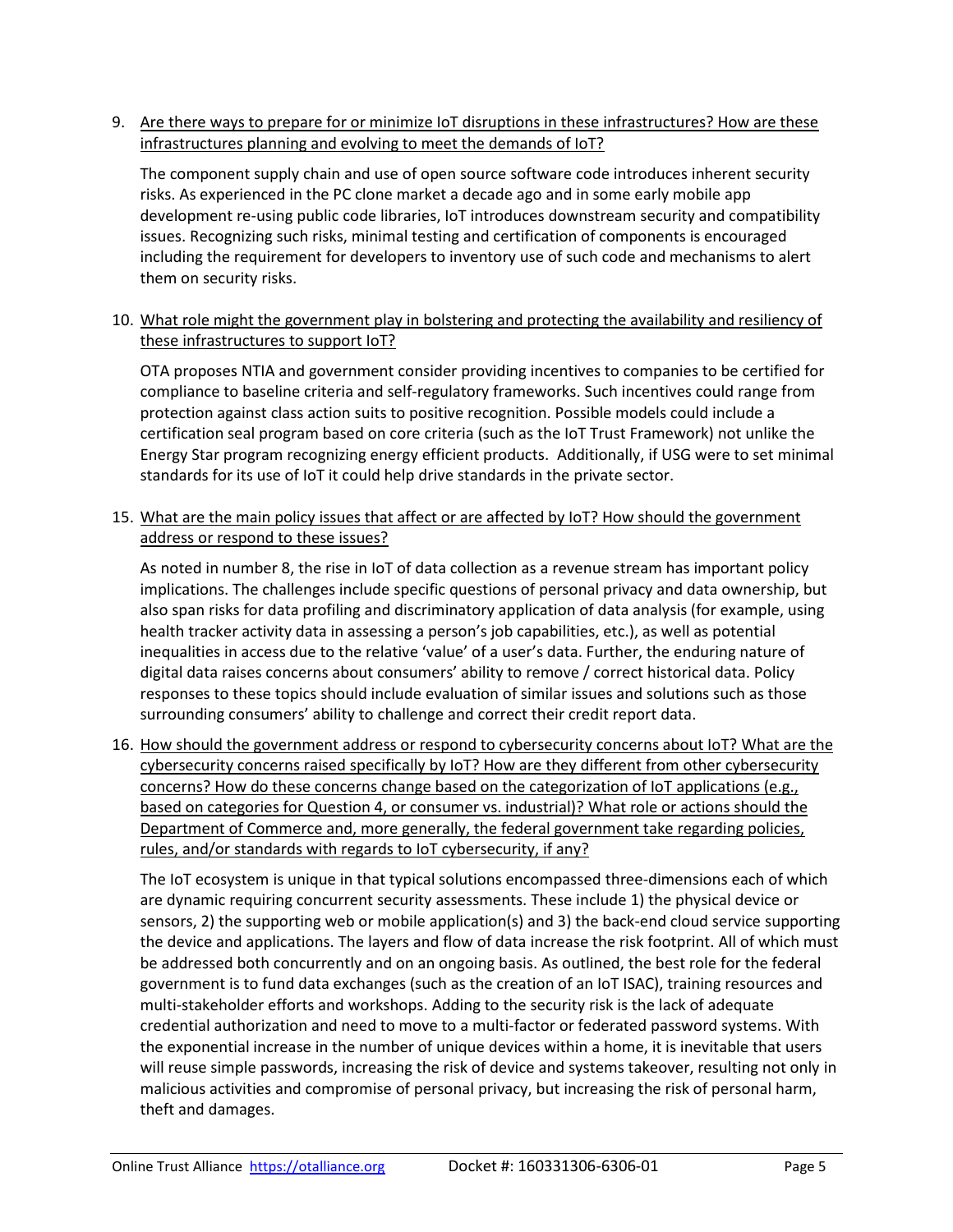#### 17. How should the government address or respond to privacy concerns about IoT? (see question 16)

As addressed in previous questions, the amount of data being collected, and the added data attributes (location, personal lifestyle), present benefits but at the same time raise significant risks and issues. Device terms of use and privacy policies in general should not require that a user opt-in to sharing of their personal information in order to use the primary device features and benefits. In addition, IoT presents both form factor challenges and time of disclosures challenges regarding consumer understanding of the data practices. For example, a user should not learn *after* installing a 60" TV that some of the core features of the product are dependent on sharing of their personal viewing habits with third parties. Not unlike product packaging stating "batteries required", if such data sharing is required, product packaging should disclose it and state what, if any, product features require this collecting and sharing of user data. Conversely, anonymous data and device telemetry limited to product support, service and product improvement should be considered acceptable use and not require a user to opt-in, so long as an opt-out capability is provided.

Ideally the use of a standard privacy disclosure notice not unlike the FCC Labels for Broadband Services or required by the FDIC privacy policies should be considered. Such standardized notices allow consumers the ability to compare practices so they can make informed choices about available broadband services and banking options.

### 18. Are there other consumer protection issues that are raised specifically by IoT? If so, what are they and how should the government respond to the concerns?

With the sheer number of devices being installed and used, the ability to collect and capture a consumer's digital life in detail is significant, including biometric data. When appended with other sources of big data and data analytics, the value for marketers and their ability to monetize this data is significant. Unlike a user visiting a consumer-facing website where the content is funded by advertising (both general and interest-based), a consumer purchasing an IoT device should not by default be required to "pay" for the device in perpetuity by sharing their and their family's personal data. In general any such data collection and sharing should require a user to opt in and should not limit device core functionality.

Recently, manufacturers and carriers have looked to introduced two-tier pricing or models where products can be subsidized by the collection and sharing of user's personal data. Such practices have the risk of creating a "privacy divide" based on income levels and should require added disclosures as they may inadvertently disproportionately impacting disadvantaged communities or groups. In addition the security and privacy implication of IoT may lead to personal and physical safety risks.

#### 19. In what ways could IoT affect and be affected by questions of economic equity?

As noted in questions 15 and 18, a potential impact of IoT on economic equality is the arena of personal data. In terms of data use / reuse and ownership concerns include profiling and misuse along with consumers ability to correct harmful errors. In terms of using data sharing as a potential element of revenue or price setting, the concerns include tiered pricing which could make privacy a sort of 'luxury good' only those with enough income can afford. Additionally, IoT devices need to address core accessibility requirements, maximizing usage for users of all ages and functional and cognitive capabilities.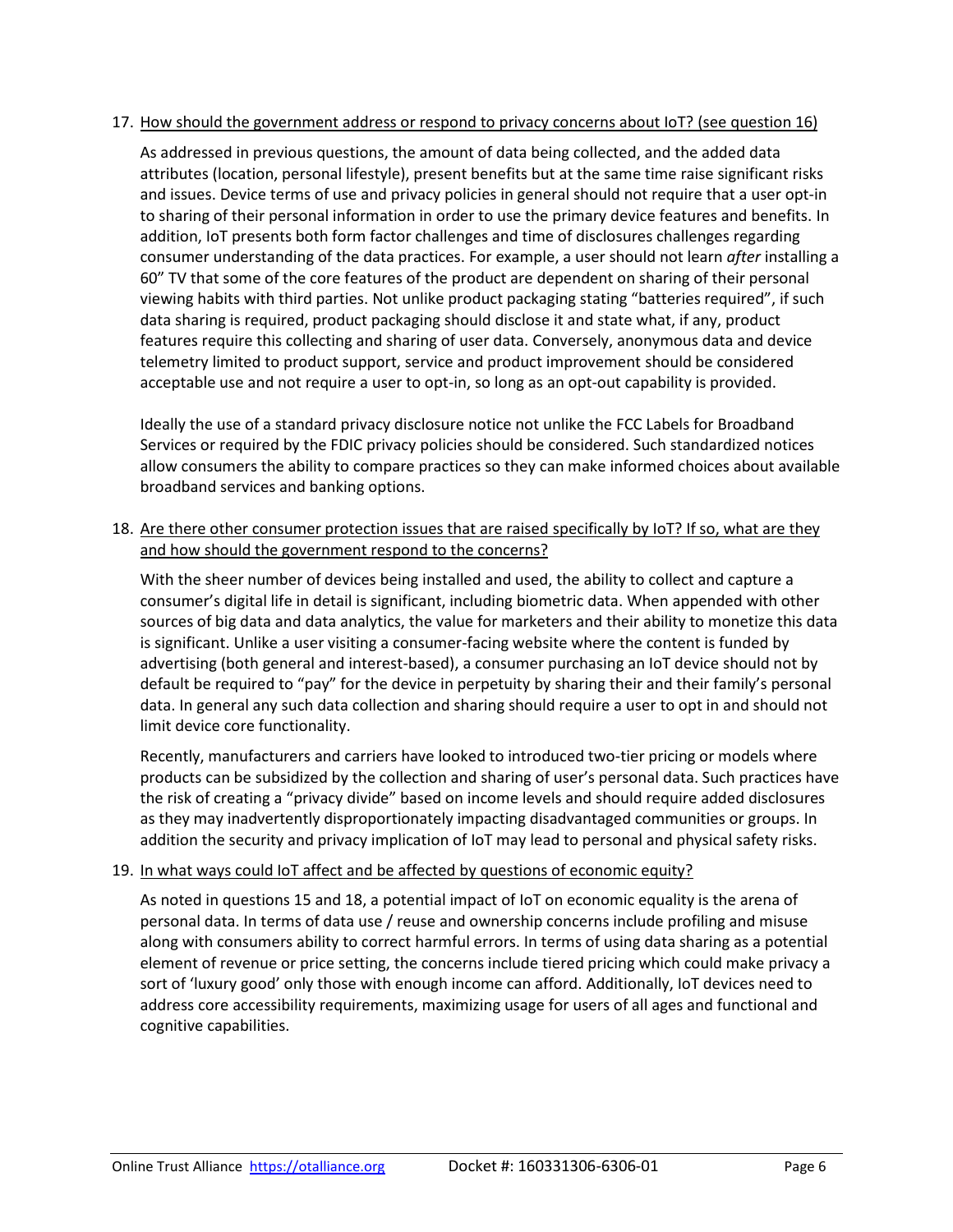24. What factors can impede the growth of the IoT outside the U. S. (e.g., data or service localization requirements or other barriers to trade), or otherwise constrain the ability of U.S. companies to provide those services on a global basis? How can the government help to alleviate these factors?

Privacy Shield and international data breach legislation increasing will have an impact on the data collection and privacy practices for every IoT device. Developers and manufactures should design their products and services with this in mind. USG can best help by embracing the opt-in and data collection and sharing requirements being mandated beyond our borders.

25. Are there IoT policy areas that could be appropriate for multi-stakeholder engagement, similar to the NTIA-run processes on privacy and cybersecurity?

Based on success to-date, OTA discourages standing up a new multi-stakeholder initiative. The OTA and the IoT working group believe that NTIA launching a new initiative risks creating confusion and stalling the adoption of generally accepted best practices. Rather than risk "reinventing the wheel," a better use of resources would be to aid in driving adoption, and provide funding and incentives to support established initiatives, including the funding of pilot programs not unlike those created by the NSTIC program.

In summary, OTA looks forward to working with NTIA on this and related efforts to enhance consumers' control of their data, while promoting innovation, resiliency in our critical infrastructure, economic growth and an open internet. Collectively through an open multi-stakeholder process we have already accomplished a great deal. With the support and participation of NTIA on this industry-convened initiative we can take IoT security and privacy to the next level, while promoting innovation, trust and economic growth.

Sincerely,

Craiz D. Spigle

Craig D. Spiezle Executive Director and President Online Trust Alliance [Craigs@otalliance.org](mailto:Craigs@otalliance.org) [https://otalliance.org](https://otalliance.org/) +1 425-455-7400

Cc: Mr. Travis Hall, NTIA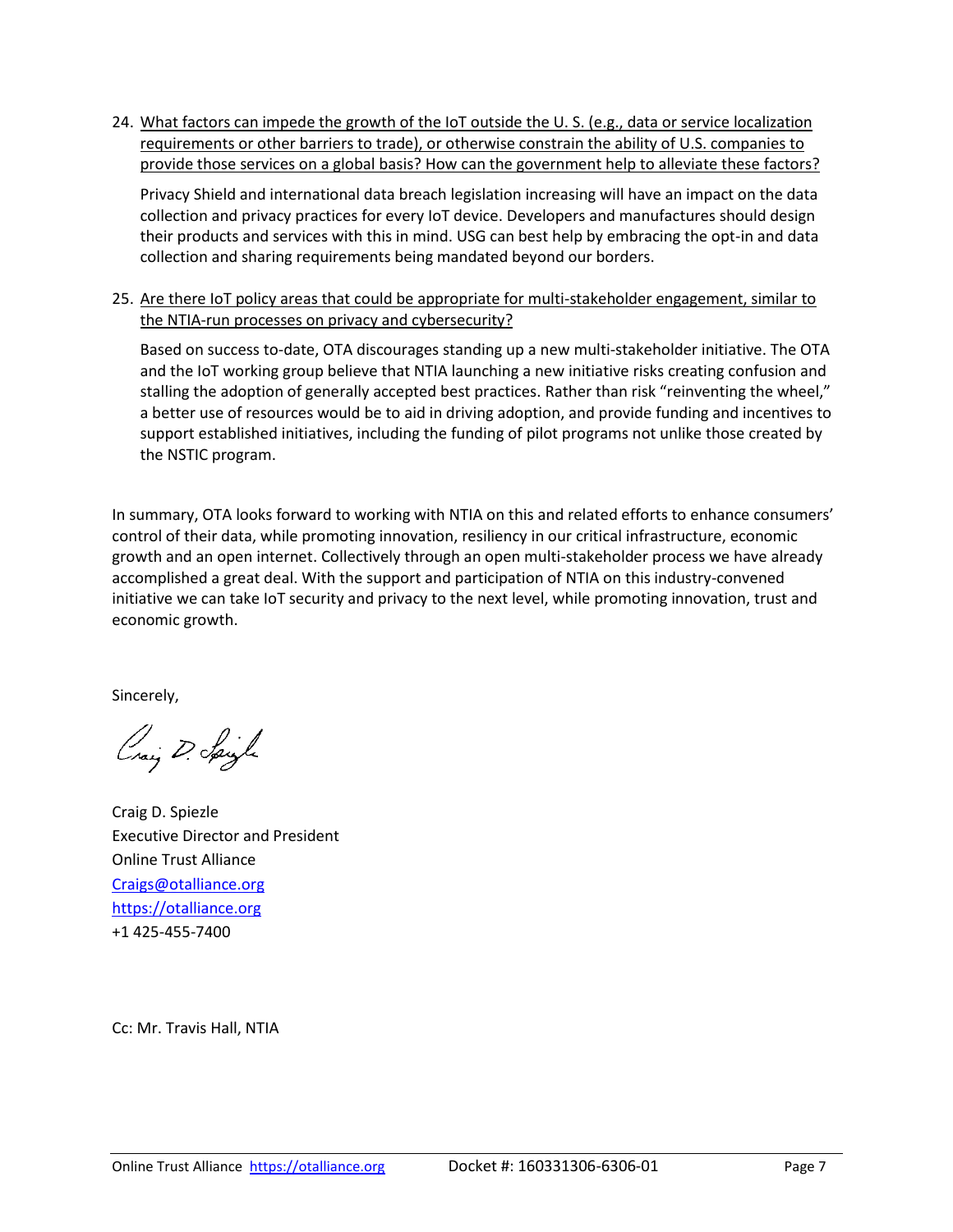

# **OTA IoT Trust Framework – Released 3/2/2016**

| IoT Trust Framework ● Required ● Recommended N/A - Not Applicable                                                                                                                                                                                                                                                                                                                                                    | <b>Connected</b><br>Home | Wearable<br><b>Tech</b> |
|----------------------------------------------------------------------------------------------------------------------------------------------------------------------------------------------------------------------------------------------------------------------------------------------------------------------------------------------------------------------------------------------------------------------|--------------------------|-------------------------|
| <b>SECURITY</b>                                                                                                                                                                                                                                                                                                                                                                                                      |                          |                         |
| 1. Ensure devices support current generally accepted security transmission protocols. All personally identifiable<br>data in transit and in storage must be encrypted using current generally accepted security standards. This is<br>including but not limited to wired, WI-FI and Bluetooth connections.                                                                                                           |                          |                         |
| Authentication credentials, including but not limited to passwords shall be salted, hashed and/or encrypted.<br>2.<br>All IoT support web sites must fully encrypt the user session. Current best practices include HTTPS or HTTP<br>3.                                                                                                                                                                              |                          |                         |
| Strict Transport Security (HSTS) by default, also known as AOSSL or Always On SSL.                                                                                                                                                                                                                                                                                                                                   |                          |                         |
| loT support sites must implement regular monitoring and continual improvement of site security and server<br>4.<br>configurations to acceptably reduce the impact of vulnerabilities. Perform penetration tests at least annually.                                                                                                                                                                                   |                          |                         |
| Establish and maintain processes and systems to receive, track and promptly respond to external vulnerabilities<br>5.<br>reports from third parties including the research community. Remediate post product release design<br>vulnerabilities and threats in a publically responsible manner either through remote updates and/or through<br>actionable consumer notifications, or other effective mechanism(s).    |                          |                         |
| All software and/or firmware updates, patches and revisions must either be signed and/or otherwise verified<br>6.<br>as coming from a trusted source. Updates and patches should not modify user-configured preferences, security<br>and/or privacy settings without user notification.                                                                                                                              |                          |                         |
| Ensure all IoT devices and associated software, have been subjected to a rigorous, standardized software<br>7.<br>development lifecycle process including unit, system, acceptance, regression testing and threat modeling,<br>along with maintaining an inventory of the source for any third party/open source code and/or components<br>utilized. Employ generally accepted code and system hardening techniques. |                          |                         |
| End-user communications including but not limited to email and SMS, must adopt authentication protocols to<br>8.<br>help prevent spear phishing and spoofing. For example for email communications must adopt SPF, DKIM and<br>DMARC, for all security and privacy related communications and notices.                                                                                                               |                          |                         |
| For email communications within 180 days of publishing a DMARC policy, implement a reject policy, helping<br>9.<br>ISPs and receiving networks to reject email which fail email authentication verification checks.                                                                                                                                                                                                  | $\bullet$                | О                       |
| 10. IoT vendors using email communication must adopt transport-level confidentiality including generally accepted<br>security techniques to aid in securing communications and enhancing the privacy and integrity of the message.                                                                                                                                                                                   | $\bullet$                | О                       |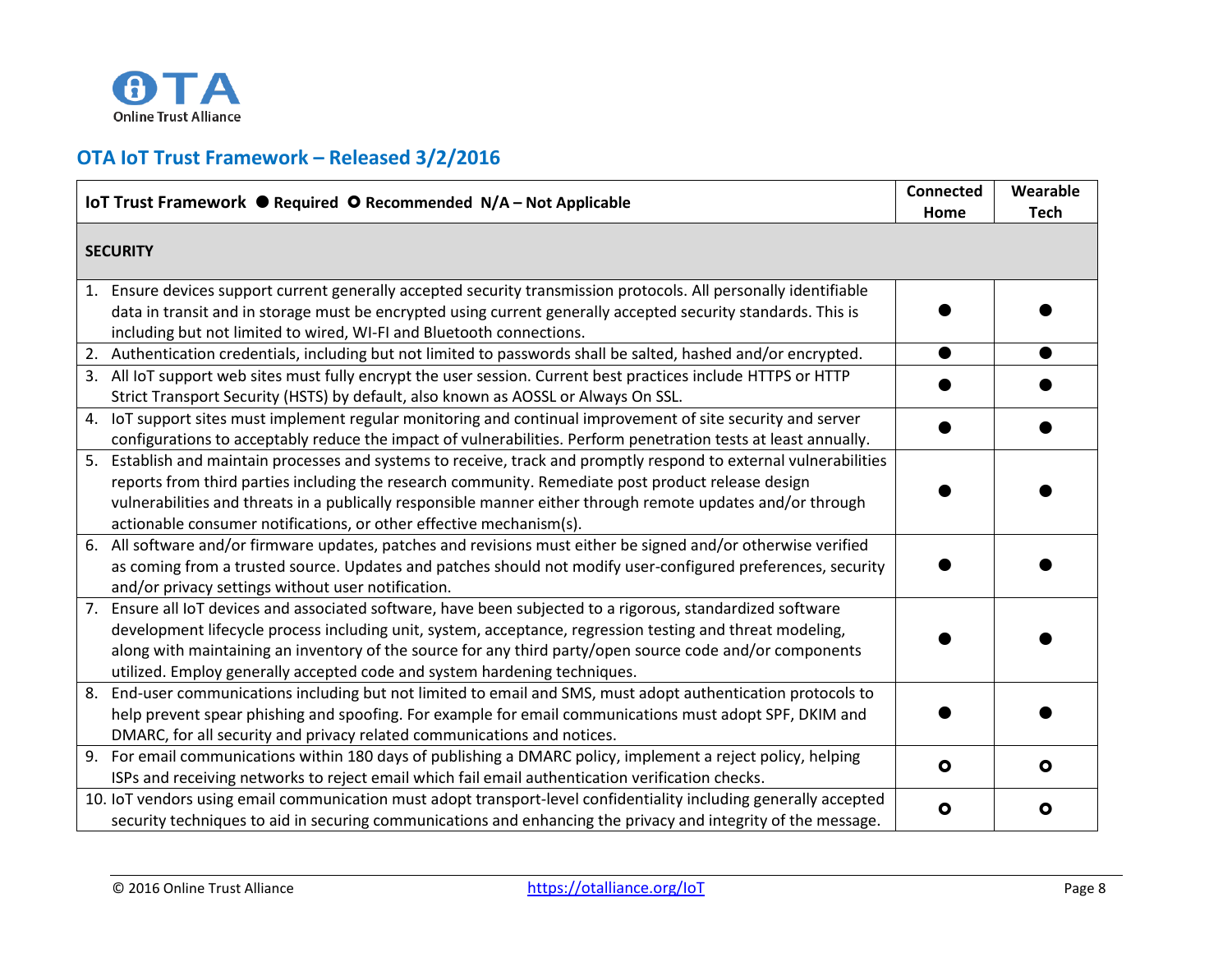| IoT Trust Framework ● Required ● Recommended N/A - Not Applicable                                                                                                                                                                                                                                                                     | <b>Connected</b><br>Home | Wearable<br><b>Tech</b> |  |  |  |  |
|---------------------------------------------------------------------------------------------------------------------------------------------------------------------------------------------------------------------------------------------------------------------------------------------------------------------------------------|--------------------------|-------------------------|--|--|--|--|
| <b>USER ACCESS &amp; CREDENTIALS</b>                                                                                                                                                                                                                                                                                                  |                          |                         |  |  |  |  |
| 11. For user access, provide unique system generated or single use passwords; or alternatively use secure<br>certificate credentials. As necessary, require use of unique passwords for administrative access, delineating<br>between devices and services and the respective impact of factory resets.                               |                          |                         |  |  |  |  |
| 12. Provide generally accepted recovery mechanisms for IoT application and support passwords and/or<br>mechanisms for credential re-set using multi-factor verification (email and phone, etc.) where no user<br>password exists.                                                                                                     |                          |                         |  |  |  |  |
| 13. Companies must take steps to protect against 'brute force' and/or other abusive login attempts (such as<br>automated login bots, etc.) by locking or disabling user and device support account(s) after a reasonable<br>number of invalid log in attempts.                                                                        |                          |                         |  |  |  |  |
| 14. Provide users notification of password reset or change utilizing secure authentication and /or out-of-band<br>notice(s).                                                                                                                                                                                                          |                          |                         |  |  |  |  |
| 15. Enact a breach response and consumer notification plan to be reevaluated, tested and updated at least<br>annually or after significant internal system, technical and / or operational changes.                                                                                                                                   |                          |                         |  |  |  |  |
| PRIVACY, DISCLOSURES & TRANSPARENCY                                                                                                                                                                                                                                                                                                   |                          |                         |  |  |  |  |
| 16. Ensure privacy, security and support policies are easily discoverable, clear and readily available for review<br>prior to purchase, activation, download or enrollment. In addition to prominent placement on their website, it<br>is recommended companies utilize QR Codes, user friendly short URLs and other similar methods. |                          |                         |  |  |  |  |
| 17. Disclose the duration of security and patch support, (beyond product warranty). Such disclosures should be<br>aligned the expected lifespan of the device.                                                                                                                                                                        |                          |                         |  |  |  |  |
| 18. Conspicuously disclose what personally identifiable and sensitive data types and attributes are collected and<br>how they are used, limiting collection to data which is reasonably useful for the functionality and purpose for<br>which it is being collected. Disclose and provide consumer opt-in for any other purposes.     |                          |                         |  |  |  |  |
| 19. Disclose what features will fail to function if connectivity becomes disabled or stopped including but not<br>limited to the potential impact to physical security.                                                                                                                                                               |                          |                         |  |  |  |  |
| 20. Disclose the data retention policy and duration of personally identifiable information.                                                                                                                                                                                                                                           |                          |                         |  |  |  |  |
| 21. IoT devices must provide notice and/or request a user confirmation when initially pairing, onboarding and/or<br>connecting with other devices, platforms or services.                                                                                                                                                             |                          |                         |  |  |  |  |